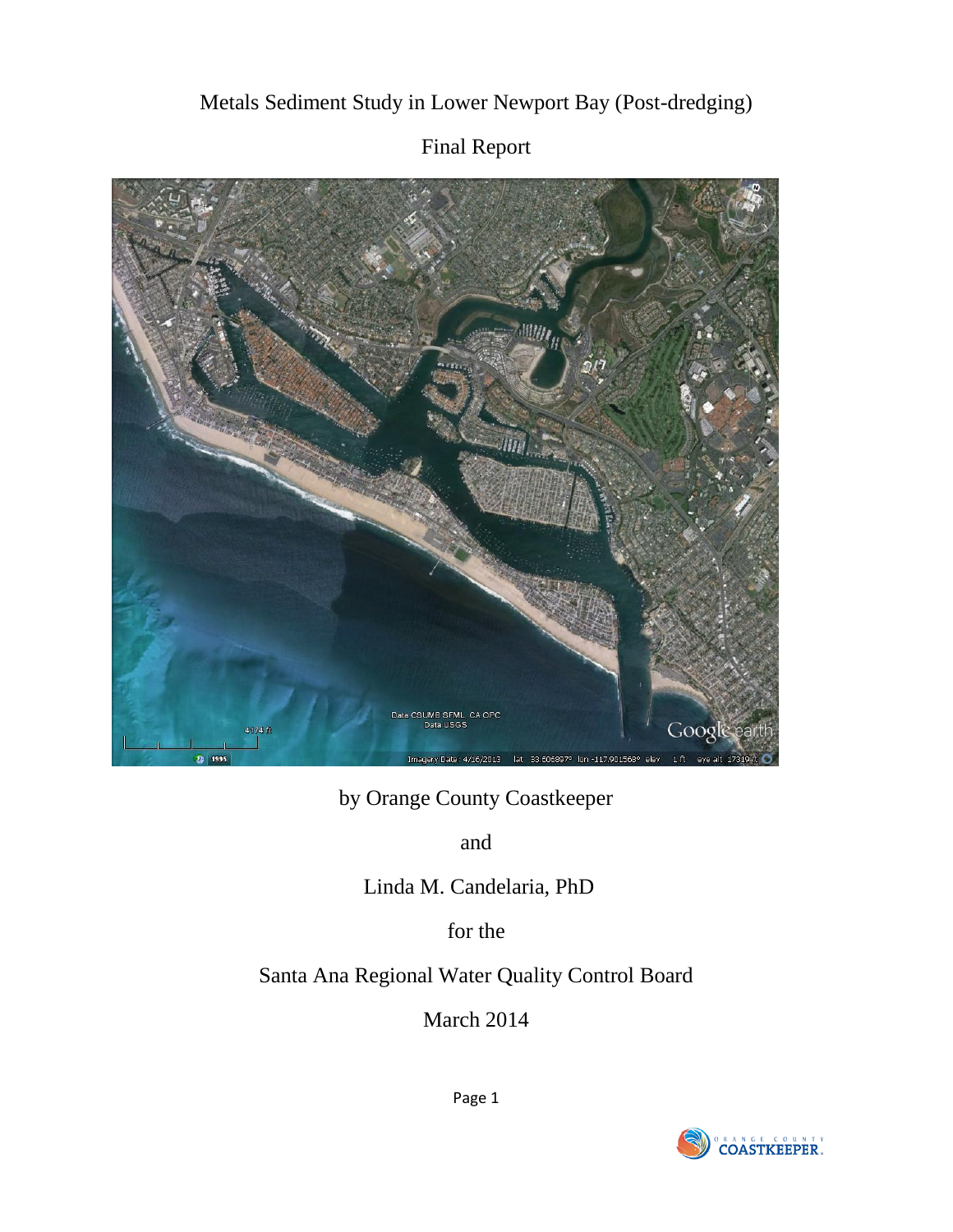#### **Executive Summary**

Lower Newport Bay is one of the most popular recreational boating harbors in California with approximately 10,000 recreational vessels. Stormwater, including sediments, from the San Diego Creek and Newport Bay Watersheds is carried by tributaries including San Diego Creek the Santa Ana Delhi, and Big Canyon Creek which results in sediment deposition in Upper and Lower Newport Bay. This excess sediment must be dredged periodically in order to maintain the beneficial uses of Newport Bay, which include navigation. The US Army Corps of Engineers (ACOE) and City of Newport Beach began dredging the federal navigational channels and anchorages of Lower Newport Bay in early 2012 and completed the process in February of 2013, removing over 600,000 cubic yards of sediment.

Sediment core samples collected prior to dredging indicate that the sediment in some dredge areas were contaminated with mercury (Hg) and other metals. Initially, sediments were scheduled to be dredged to the depth of clean sediment, thereby removing all contaminated sediments; however, due to funding constraints, some areas were dredged to lesser depths potentially leaving contaminated sediments in place. In addition, some sediments may have been redistributed during dredging. This project conducted post-dredging sediment sampling to determine metal concentrations in the surface sediments that remain.

Surface sediment and bottom water samples were collected from 15 sites (26 stations) in Newport Bay during three two day sampling sessions in October 2012, March 2013 and August 2013. Eleven sites were changed and one site added in March 2013, due to modifications in dredging locations. All sediment and water samples were analyzed for metals, including mercury (Hg) Copper (Cu), Nickel (Ni), and Zinc (Zn). In addition, sediment samples were analyzed for total organic carbon (TOC); and water samples were analyzed for pH, dissolved organic carbon (DOC) and total suspended solids (TSS). Based on the metals analyses in October 2012 and March 2013, a subset of six sites were analyzed for sediment toxicity.

Results: Sediment copper (Cu), mercury (Hg) and zinc (Zn) exceeded the ERM sediment guidelines. All ERM exceedences were in or near marina sites (Harbor Marina, Lido Village, Lido Yacht Anchorage and Balboa Island Channel (BC2)). Exceedences of the ERL sediment guidelines were common. Sediment Cu exceeded the ERL in all samples at all sites throughout the Lower Bay, and sediment Hg, Zn, arsenic (As) and nickel (Ni) exceeded the ERLs at most sites (14/15 for Hg, As, Ni, 13/15 for Zn). In addition, sediment cadmium (Cd) exceeded the ERL at 8/15 sites, and sediment chromium (Cr) and lead (Pb) exceeded the ERLs at the 3 marina sites. In bottom water samples, only dissolved Cu exceeded the metals CTR criteria only in October 2012 at 4/14 sites.

Sediment toxicity was determined in 6/15 surface sediment samples in August 2013 only. No toxicity to *Eohaustarius* survival was determined at any site tested, and percent survival ranged

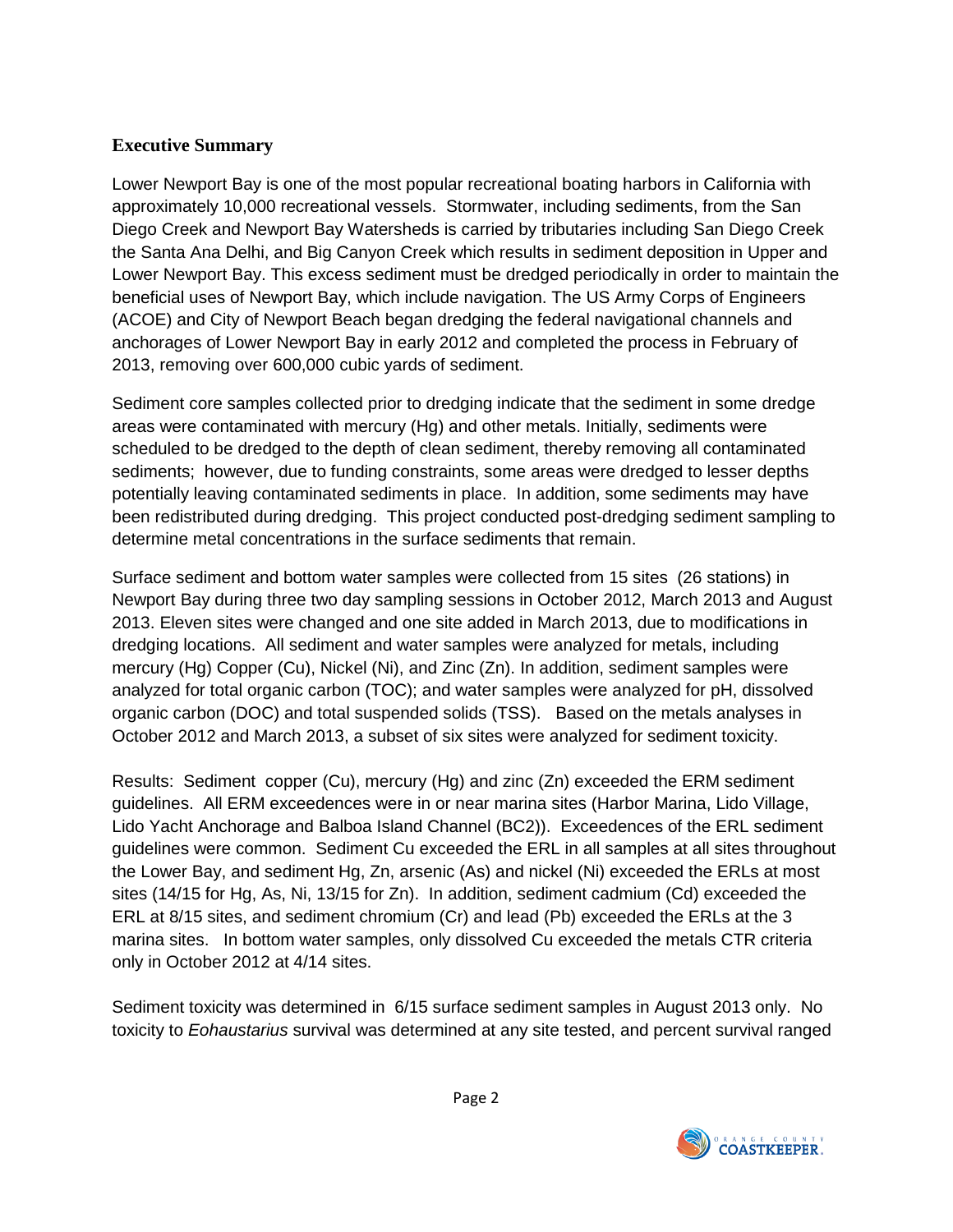from 95 to 98%. These toxicity results differ from those in the marina study where toxicity was found in the majority of the sediments tested.

## **Table of Contents**

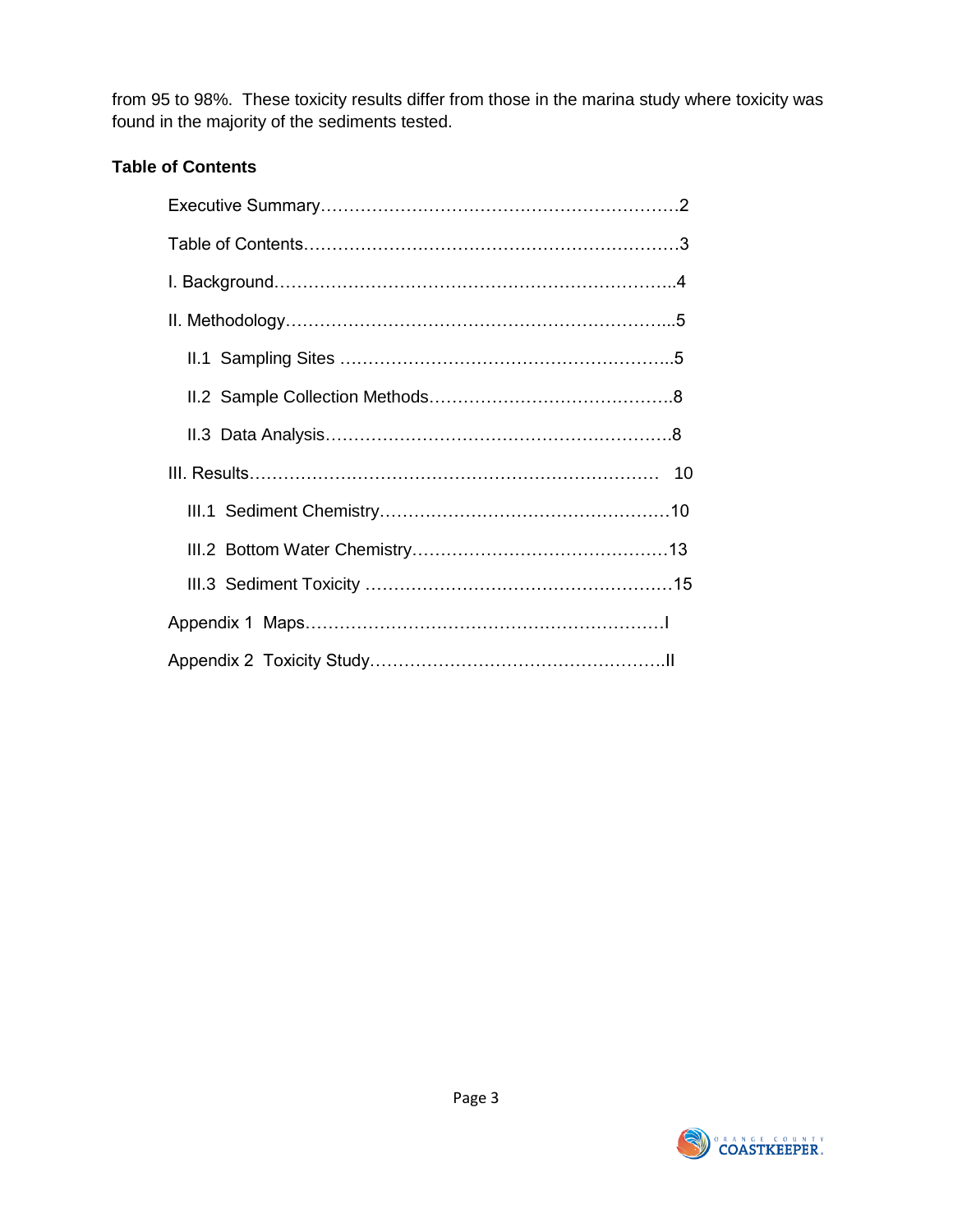#### **Acknowledgements**

Orange County Coastkeeper and Linda Candelaria, PhD would like to acknowledge the efforts of Russell Calvallo Ph.D, Nicole Mc Calin, Peter Pham, Amanda Bird, Austin Brown, Natilie Etcheverry, David Feleciano,Danny Lu, Aaron Chancellor and Nolan Estremo, and Rich Gossett and IIRMES laboratory for their help with the project.

# **I. Background**

Newport Bay is located in the City of Newport Beach in Southern California and consists of the Upper and Lower Bay. The Lower Bay includes Balboa, Lido, Linda, Harbor and Bay Islands. The Channels in the harbor average one-quarter mile in width and the bay is about four miles long with the outlet to the ocean at its southeast end. Depth averages 20 feet.

Lower Newport Bay is one of the most popular recreational boating harbors in California with approximately 10,000 recreational vessels. Stormwater inputs, including sediments, from the Newport Bay Watershed carried by two major tributaries, San Diego Creek and Santa Ana Delhi, result in sediment deposition in Newport Bay. This excess sediment must be dredged periodically in order to maintain the beneficial uses of Lower Newport Bay, which includes navigation. The city of Newport Beach has a contractor that is currently dredging the federal navigational channels and anchorages of Lower Newport Bay and dredging will continue through 2012.

Sediment core samples collected for the Army Corps of Engineers (ACOE) prior to dredging indicate that the sediments in some areas proposed for dredging are contaminated with mercury (Hg) and other metals; however, when pre-dredging cores were collected, the core sediments were homogenized and multiple cores within a site were also homogenized. Because of this homogenization, most areas have a single analysis and data set point for several cores and metal concentrations at specific depths are unknown.

Initially, sediments were scheduled to be dredged to the depth of clean sediment, thereby removing the contaminated sediments. However, due to funding constraints, some areas were dredged to lesser depths potentially leaving contaminated sediments in place at the surface. In addition, some contaminated sediments may be redistributed during dredging. Therefore, it is imperative to determine metal concentrations in surface sediments that remain after dredging to determine whether these sediments are a source of metals to the Bay and whether these sediments are toxic to benthic organisms.

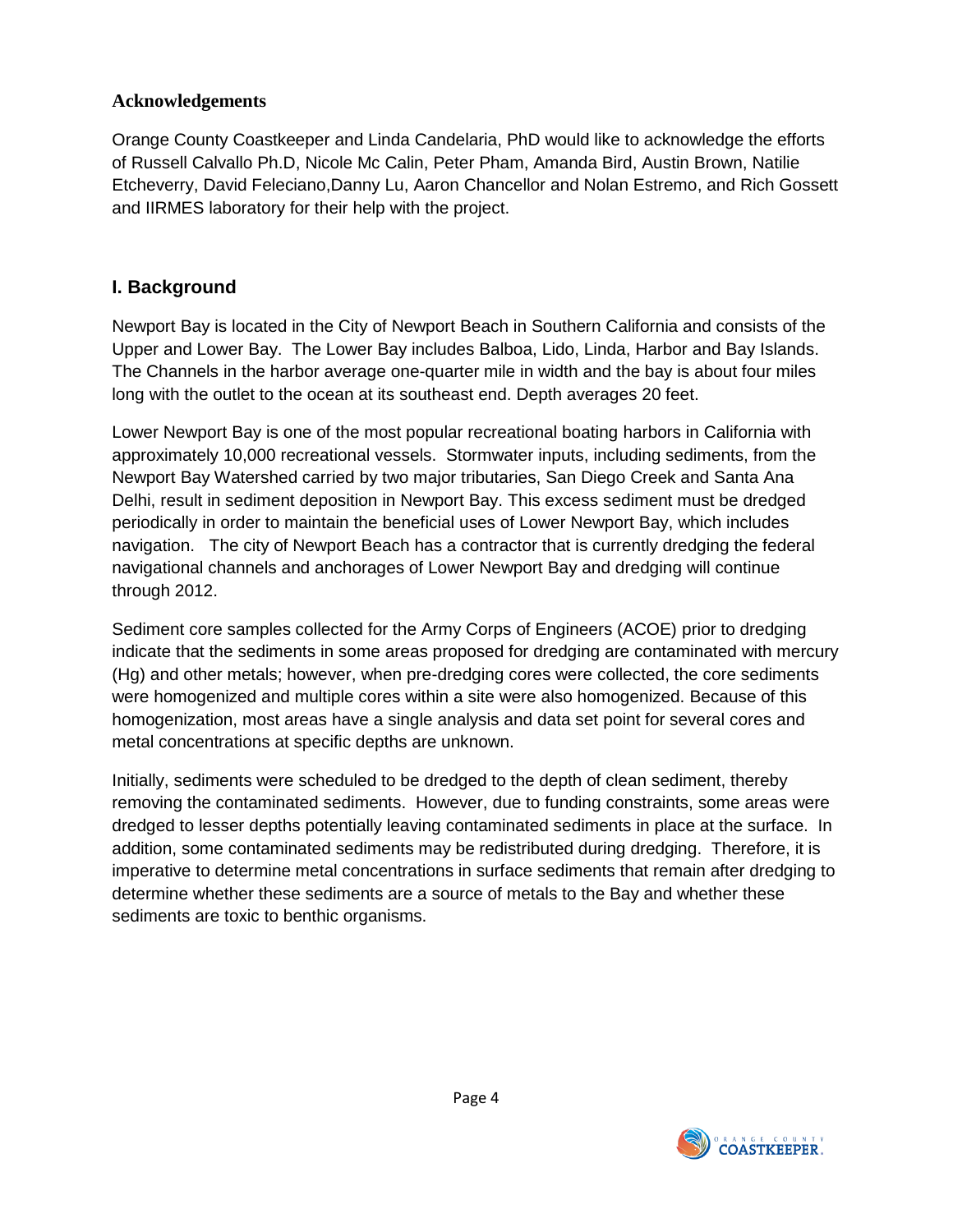#### **II. Methodology**

Fifteen sites were chosen to be sampled in October 2012, March 2013 and August 2013 both during dredging and after dredging was completed. The 15 sites included 12 sites in dredge areas across the Lower Bay and 3 marina sites from a previous marina study (OCCK and Candelaria 2007). In March 2013, eleven site locations were modified due to dredge boundary modifications. Sediment samples were collected for all sampling events, bottom water samples were collected in October 2012 and March 2013, and sediment toxicity samples were collected from a subset of sites in August 2013.

#### **II.1 Sampling Sites**

Sampling sites were chosen prior to the start of the project in consultation with Contract Manager, Linda Candelaria, PhD. Sites in dredge areas were selected from maps of proposed dredge areas (ACOE, Newfields ADD Refs) and were targeted towards areas that had ERM exceedences of sediment Hg. Later, some dredge areas were modified; therefore, sampling sites were moved in March 2013 (Table 1 and Figure 1). Three (3) marina sites from a previous study (Harbor Marina, Lido Village, Lido Yacht Anchorage) were also resampled since they had exceedences of ERMs for sediment Cu, Hg and Zn.

| <b>Site Locations</b>           | October 12                              | March 13                                      | August 13                                     |
|---------------------------------|-----------------------------------------|-----------------------------------------------|-----------------------------------------------|
| Marinas                         |                                         |                                               |                                               |
| Harbor Marina*                  | 6053<br>(33.61996 N, -117.92804 W)      | 6051<br>(33.62053 N, -117.92781 W)            | 6051<br>(33.62058 N, -117.92781 W)            |
| Lido Village*                   | 6062<br>(33.61824 N, -117.92687 W)      | 6061<br>(33.61915 N, -117.92776 W)            | 6061<br>(33.61911 N, -117.92786 W)            |
| Lido Yacht<br>Anchorage*        | 6073<br>$(33.61104 N, -117.92319 W)$    | 6072<br>(33.61195 N, -117.92333 W)            | 6072<br>(33.611572 N, -117.9233311<br>W)      |
| <b>Dredge Sites</b>             |                                         |                                               |                                               |
| Lido Isle Reach<br>North (West) | <b>LNW</b><br>(33.6158 N, -117.92056 W) | LW <sub>2</sub><br>(33.61694 N, -117.92056 W) | LW <sub>2</sub><br>(33.61694 N, -117.92056 W) |
| Lido Isle North<br>East         |                                         | LE<br>$(33.61444 N, -117.91417 N)$            | LE<br>(33.61417 N, -117.91389 N)              |
| Lido Isle Reach                 | <b>LIS</b>                              | LS <sub>2</sub>                               | LS <sub>2</sub>                               |

#### Table 1 Sampling Sites by Sampling Event

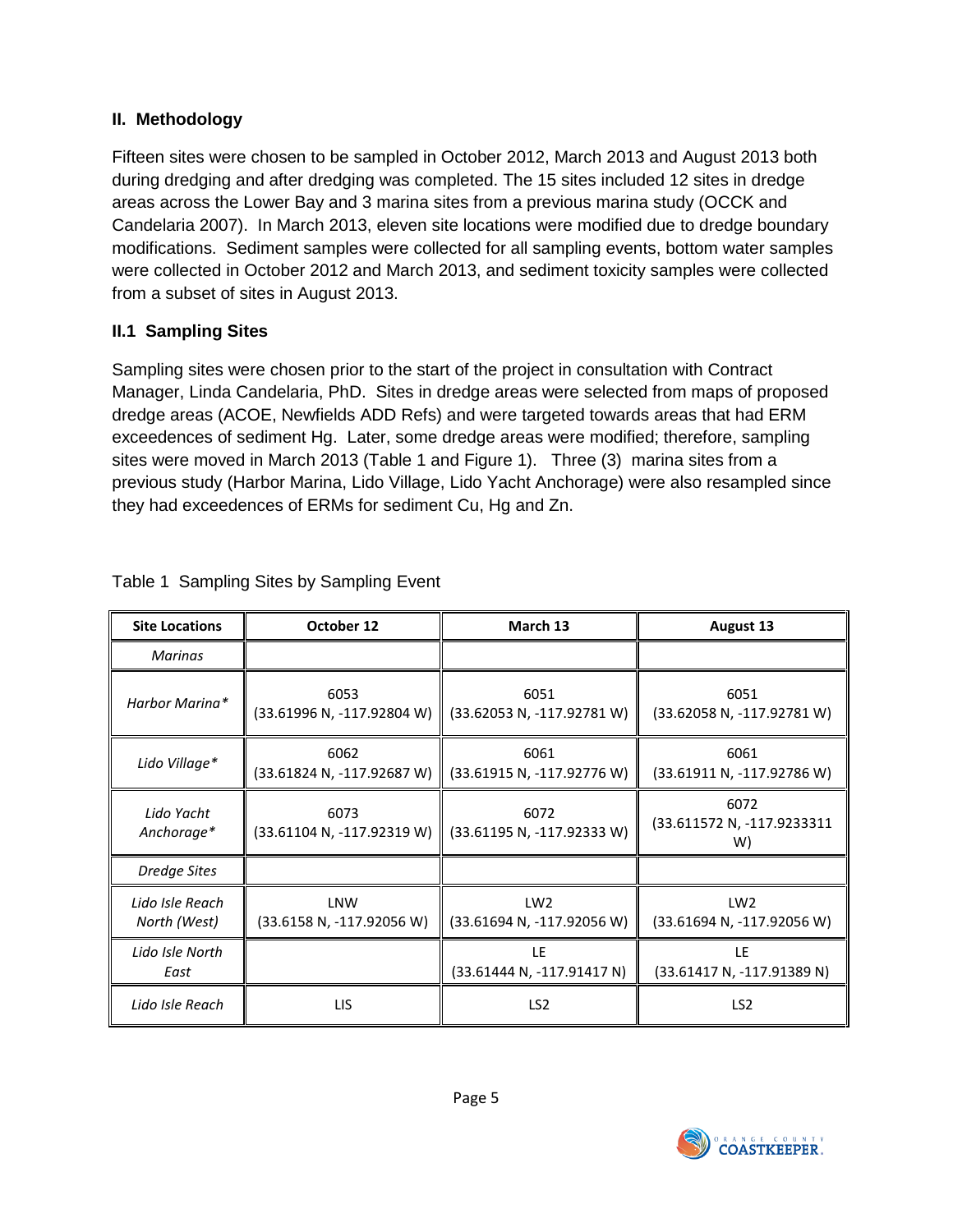| South                         | $(33.61324 N, -117.91319 W)$ (33.61277 N, -117.91416 N)                                  |                                                    | (33.61278 N, -117.91417 N)                      |
|-------------------------------|------------------------------------------------------------------------------------------|----------------------------------------------------|-------------------------------------------------|
| <b>Upper Newport</b>          | <b>UNC</b>                                                                               | UNC <sub>2</sub>                                   |                                                 |
| Channel                       | (33.61417 N, -117.90565 W)                                                               | (33.61583 N, -117.90556 W)                         |                                                 |
| Balboa Island<br>Channel      | <b>BC</b><br>BC <sub>2</sub><br>(33.60892 N, -117.89256 W)<br>(33.60932 N, -117.89508 W) |                                                    | BC <sub>2</sub><br>(33.60932 N, -117.89508 W)   |
| Collins Island                | CI.<br>(33.60889 N, -117.901019<br>W)                                                    | <b>CI</b><br>(33.60889 N, -117901019<br>W)         | CI<br>(33.60889 N, -117901019 W)                |
| <b>Harbor Island</b><br>Reach | <b>HIR</b><br>(33.60517 N, -117.89976 W)                                                 | HIR <sub>2</sub><br>(33.60685 N, -117.901717<br>W) | HIR <sub>2</sub><br>(33.60767 N, -117.901717 W) |
| <b>Balboa Reach</b>           | <b>BR</b><br>(33.601631 N, -117.890178<br>W)                                             | BR <sub>2</sub><br>(33.602833 N, -117.894083<br>W) | BR <sub>2</sub><br>(33.6025 N, -117.89417 W)    |
| West Lido Area A              | <b>WLA</b>                                                                               | <b>WLA</b>                                         | <b>WLA</b>                                      |
|                               | (33.60892 N, -117.91448 W)                                                               | (33.60892 N, -117.91448 W)                         | (33.60892 N, -117.91448 W)                      |
| West Lido Area B              | <b>WLB</b>                                                                               | <b>WLB</b>                                         | <b>WLB</b>                                      |
|                               | (33.60750 N, -117.91387 W)                                                               | (33.60755 N, -117.91403 W)                         | (33.60855 N, -117.91403 W)                      |
| Yacht Anchorage               | YAM2                                                                                     | YAM3                                               | YAM3b                                           |
| Area Middle                   | (33.60723 N, -117.90838 W)                                                               | (33.60868 N, -117.90962 W)                         | (33.60783 N, -117.90917 W)                      |
| Yacht Anchorage               | YAN1                                                                                     | YAN <sub>2</sub>                                   | YAN <sub>2</sub>                                |
| Area North                    | (33.60935 N, -117.90841 W)                                                               | (33.6083 N, -117.90638 W)                          | (33.60833 N, -117.906 W)                        |

*\*Marina sites correspond to those sites in the Copper-metals marina study (OCCK 2007)* 

*.* 

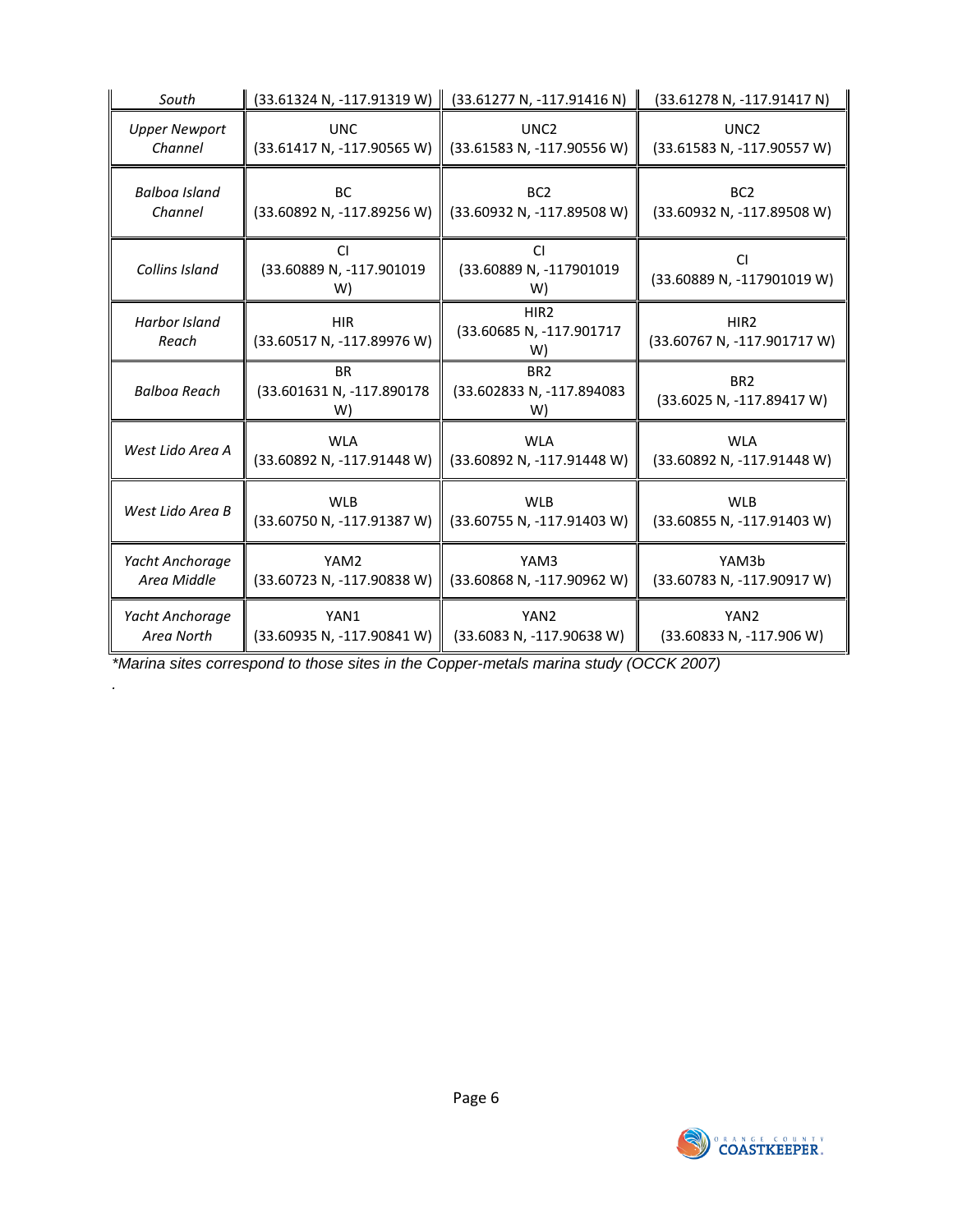#### Figure 1 Sample Site Map by Sampling event

(Green indicates sampling sites for October 2012, Blue for March 2013 and Yellow for August 2013)



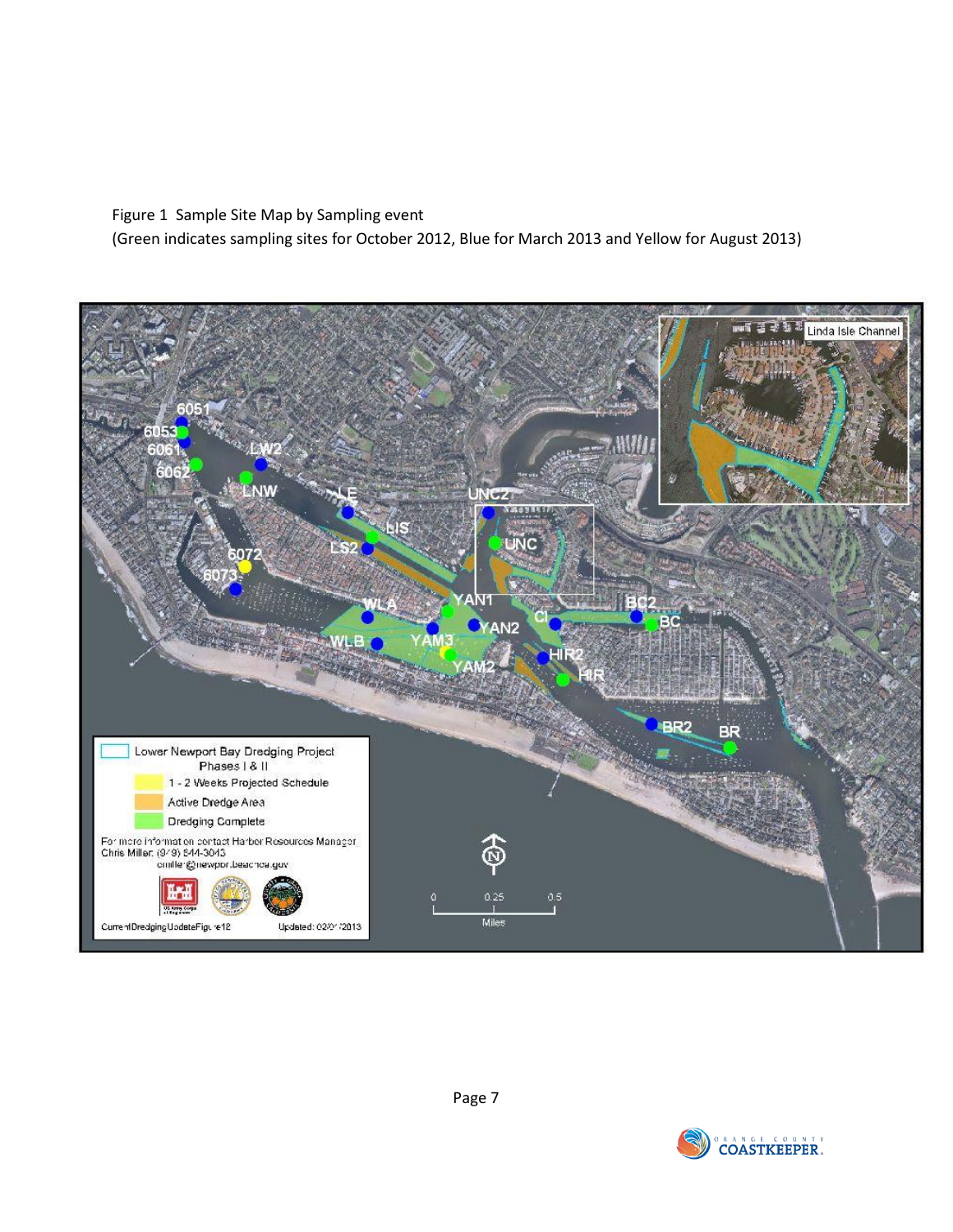#### **II.2 Sample Collection Methods**

#### *Sediment Samples*

Sediment samples were collected using a petite ponar grab sampler, deployed from the Coastkeeper boat, and processed on site for delivery the same day to the Institute for Integrated Research in Materials Environment and Science (IIRMES). A single sediment sample was collected at each station. Approximately 50g of sediment was taken from the undisturbed surface of the grab and placed into pre-cleaned labeled bottles provided by the contract lab. The grab sampler was cleaned before collecting the sediment at each site by scrubbing it with a brush and rinsing it with seawatrer. All sediment samples were analyzed for total metals using EPA method 6012, including mercury (Hg) Antimony (Sb), Arsenic (As), Barium (Ba), Beryllium (Be), Cadmium (Cd), Chromium (Cr), Cobalt (Co), Copper (Cu), Iron (Fe), Lead (Pb), Manganese (Mn), Molybdenum (Mo), Nickel (Ni), Selenium (Se), Silver (Ag), Strontium (Sr), Thallium (Tl), Tin (Sn), Titanium (Ti), Vanadium (V) and Zinc (Zn). Sediment samples were also collected for Total Organic Carbon (TOC) analyses. During the last sampling session, surface sediment samples for toxicity analysis were also collected at six sites where Hg levels were highest based on the first two sampling sessions. Toxicity testing required 1L of sediment so multiple grabs at each site were required. All samples were stored in a cooler containing ice until delivery to the contract analytical lab. Extra care was taken to avoid cross contamination and all equipment will be decontaminated between the stations. Samples were delivered to ABC Labs and toxicity testing was done using EPA method 600/R-94/025.

#### *Water Samples*

Bottom water samples were collected above the surface sediments during the first and second sample collection sessions. Water samples were collected just above the surface of the sediment using a Van Dorn water sampler which was lowered on a line to a depth of approximately three feet above the sediment as determined by a depth sounder on the boat. The samples were then transferred to bottles provided by the lab and stored in a cooler (in the dark, on ice) until delivery to the contract analytical lab. The Van Dorn Bottle was triple rinsed with site water between each sample site. Water samples were analyzed using EPA method 1640 for dissolved and total metals, pH, dissolved organic carbon (DOC) and total suspended solids (TSS).

## **II.3 Data Analysis**

As the data from the laboratory analysis was received from the contract lab it was entered into a project data base for later analysis. Sediment metals were compared to the ERM sediment guidelines (Long et al, 1995), and the dissolved metals were compared the CTR dissolved metals saltwater criteria.

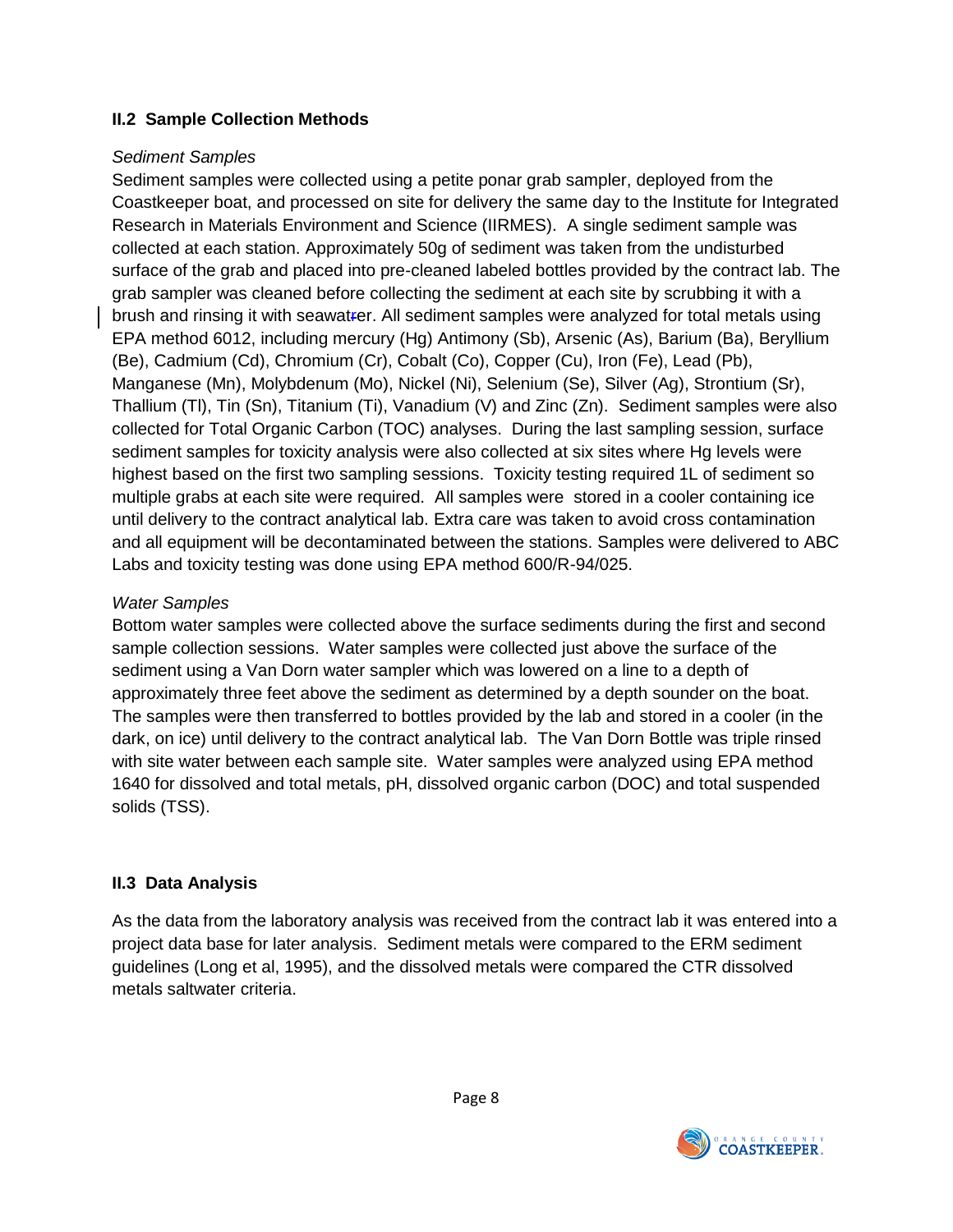| <b>Element</b>        | <b>Criterion Maximum</b><br>Concentration | <b>Criterion Continuous</b><br>Concentration |
|-----------------------|-------------------------------------------|----------------------------------------------|
| 1. Arsenic (As)       | $69$ ug/l                                 | $36 \text{ ug}/l$                            |
| 2. Cadmium (Cd)       | $42$ ug/l                                 | $9.3 \text{ ug}/l$                           |
| 3. Chromium (Cr) (VI) | $1100$ ug/l                               | $50 \text{ ug}/l$                            |
| 4. Copper (Cu)        | $4.8 \text{ ug}/l$                        | $3.1 \text{ ug}/l$                           |
| 5. Lead (Pb)          | $210$ ug/l                                | $8.1 \text{ ug}/l$                           |
| 6. Mercury (Hg)       | $1.8 \text{ ug}/l$                        | $0.94 \text{ ug}/1$                          |
| 7. Nickel (Ni)        | $74 \text{ ug}/l$                         | $8.2 \text{ ug}/l$                           |
| 8. Selenium (Se)      | $300 \text{ ug}/l$                        | $71 \text{ ug}/1$                            |
| 9. Silver $(Ag)$      | $1.9 \text{ ug}/l$                        |                                              |
| 10. Zinc $(Zn)$       | $90 \text{ ug}$                           | $81 \text{ ug}/l$                            |

#### **Table 2 Saltwater CTR Criteria for Dissolved Metals**

#### **Table 3 Sediment Guidelines for Metals**

| <b>Element</b>  | Salt ERL (mg/kg) | Salt ERM (mg/kg) |
|-----------------|------------------|------------------|
| As              | 8.2              | 70               |
| <b>Cd</b>       | 1.2              | 9.6              |
| Cr-tot          | 81               | 370              |
| Cu              | 34               | 270              |
| P <sub>b</sub>  | 46.7             | 218              |
| Hg              | 0.15             | 0.71             |
| Ni              | 20.9             | 51.6             |
| $\overline{Ag}$ | 1.0              | 3.7              |
| Zn              | 150              | 410              |

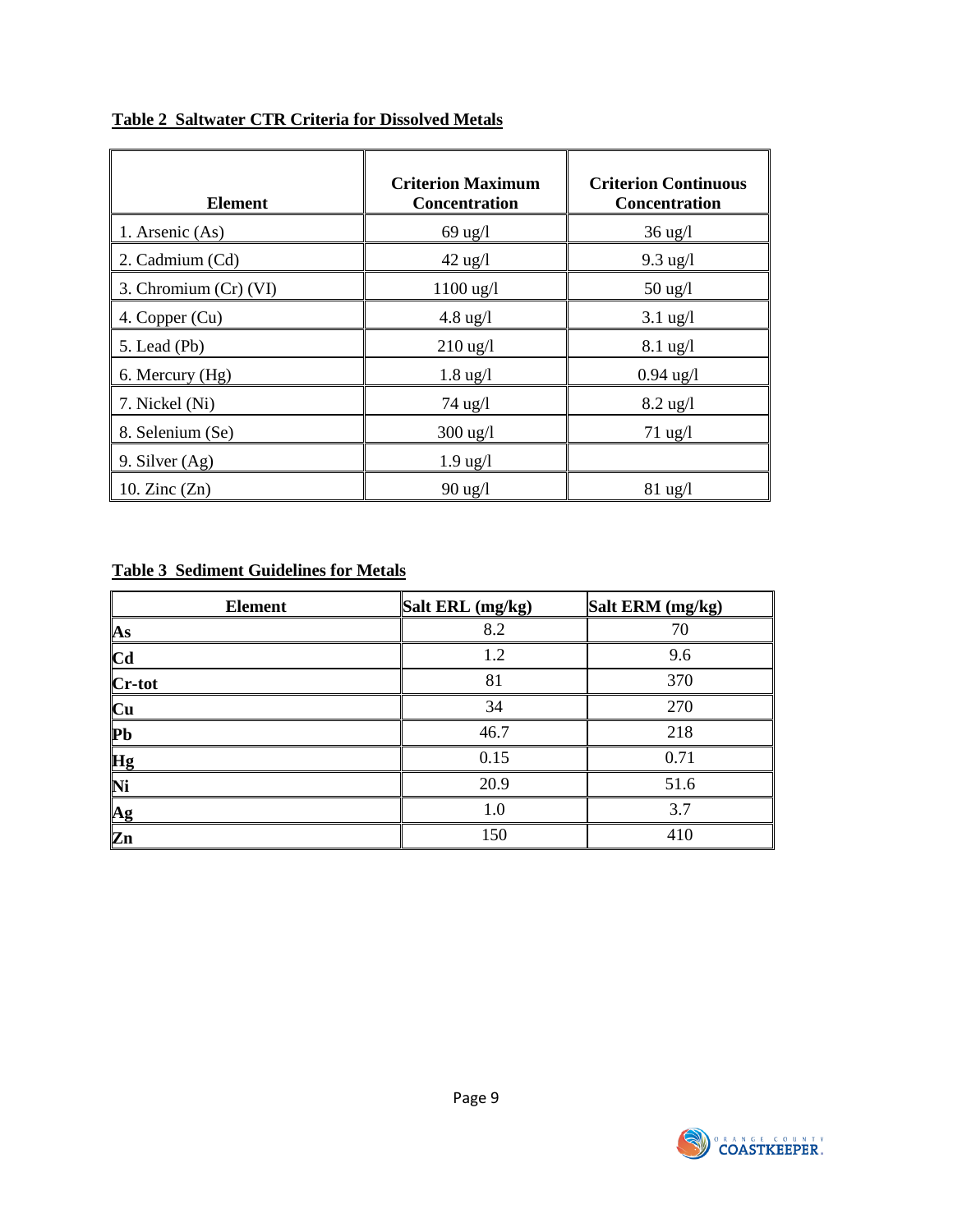#### **III. Results**

#### **III.1 Sediment Chemistry**

#### *Sediment ERM Exceedences*

Sediment copper (Cu), mercury (Hg) and zinc (Zn) exceeded the ERM sediment guidelines at or near the marina sites (Table 4, Appendix 1). Sediment Cu, Hg and Zn exceeded in Harbor Marina and Lido Village, sediment Cu and Hg exceeded in Lido Yacht Anchorage and sediment Hg exceeded in Balboa Island Channel (BC2). Harbor Marina and Lido Village are in the Turning Basin area which is a more stagnant area in western Newport Bay. Lido Yacht Anchorage is southeast of the Turning Basin at the end of the peninsula near the outlet to the Rhine Channel.The BC2 site was located near the Balboa Yacht Basin marina shipyard.

#### *Sediment ERL exceedences*

Sediment Cu exceeded the ERL guideline in all sediment samples at all sites throughout the Lower Bay including marina and post-dredge sites (Table 4, Appendix 1). Sediment Hg and Zn exceeded the ERLs at most sites: Hg, 14/15 sites with no exceedences at Harbor Island Reach; Zn 13/15 sites with no exceedences at Harbor Island Reach or Balboa Reach. Arsenic (As) and nickel (Ni) also exceeded the ERLs at most sites (14/15 ) with no exceedences at Upper Newport Channel. Sediment Cd exceeded the ERL at 8/15 sites throughout the Lower Bay. Sediment chromium (Cr) and lead (Pb) exceeded the ERLs at 3/15 sites which included the marina sites - Harbor Marina, Lido Village and Lido Yacht Anchorage.

## *Comparison to marina study*

The marina sites in this study plus Balboa Yacht Basin and Bahia Corinthian marinas all exceeded the sediment Cu ERM in the marina study (2005-2006). The marina sites in this study plus H & J Moorings and Balboa Yacht Basin exceeded the sediment Hg ERM, and Harbor Marina, Lido Yacht Anchorage and H & J Moorings exceeded the sediment Zn ERM in the marina study.

These data demonstrate that the marina sites, especially those in western Newport Bay, are still exceeding ERM guidelines for sediment Cu, Hg and Zn, and that most post-dredge sites are exceeding ERLs for multiple metals but not ERMs.

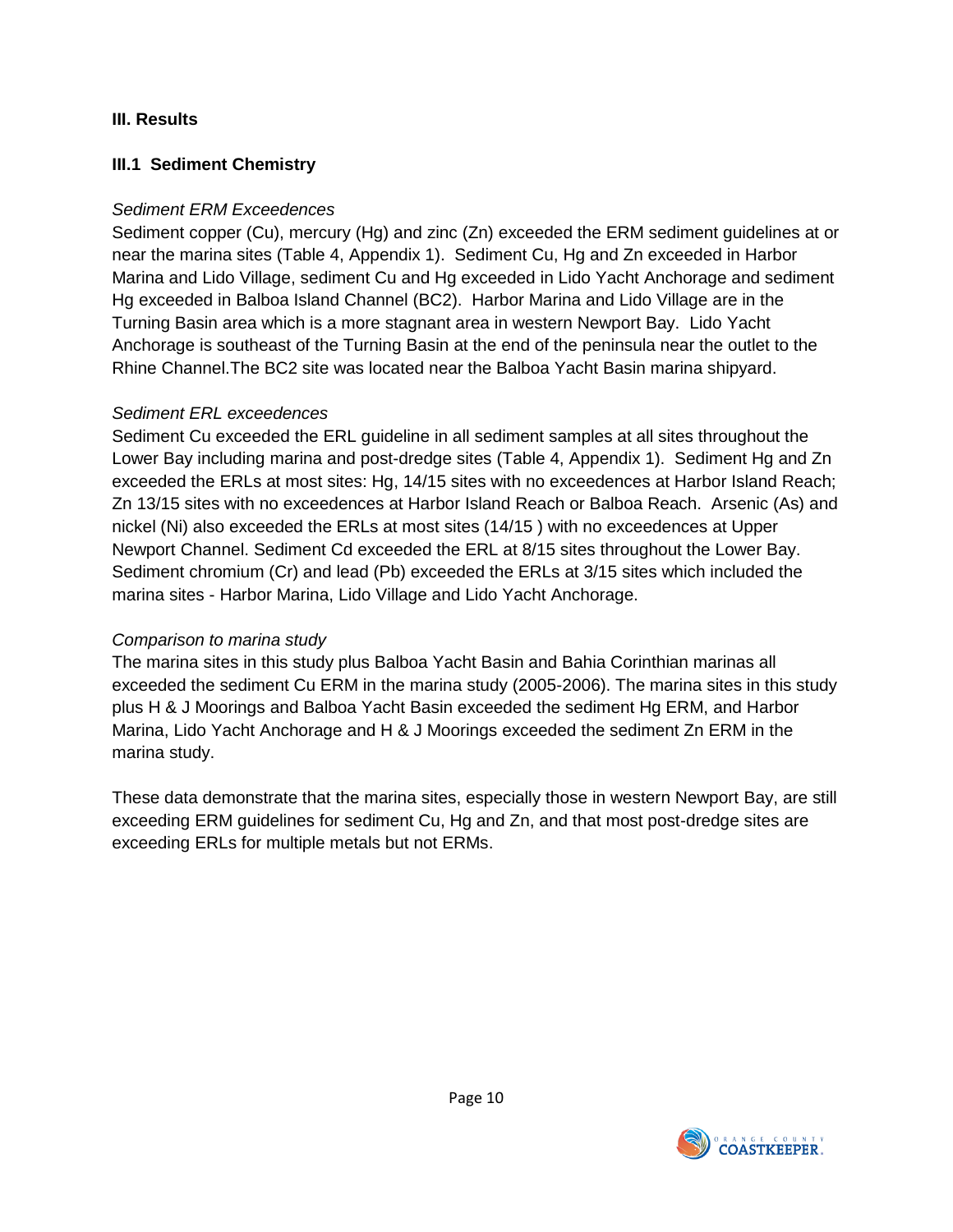**Table 4 Sediment Metal Exceedences of the Effects Range Median (ERM) and Effects Range Low (ERL) Guidelines** 

| <b>Site</b>                                  | <b>Sediment metals &gt;ERM</b> |                      |                       |                                        | <b>Sediment metals &gt;ERL</b>                  |                                             |
|----------------------------------------------|--------------------------------|----------------------|-----------------------|----------------------------------------|-------------------------------------------------|---------------------------------------------|
|                                              | <b>October</b><br>2012         | <b>March</b><br>2013 | <b>August</b><br>2013 | <b>October</b><br>2012                 | <b>March</b><br>2013                            | <b>August</b><br>2013                       |
| <b>Harbor Marina</b>                         | Cu                             | Cu, Zn               | Cu, Hg                | Cu, Hg, Zn<br>As, Pb, Ni               | Cu,Zn<br>As, Cr,<br>Pb,Ni                       | $\overline{C}u$ , Hg, Zn<br>Cd, Cr<br>Pb,Ni |
| <b>Lido Village</b>                          |                                | Cu, Hg,<br>Zn        | Cu, Hg                | Cu, Hg, Zn<br>As, Cr<br>Pb,Ni          | $\overline{C}u$ , Hg, Zn<br>As, Cd, Cr<br>Pb,Ni | Cu, Hg, Zn<br>As, Cr<br>Pb,Ni               |
| Lido Yacht<br>Anchorage                      | Cu, Hg                         | Нg                   | Cu,Hg                 | Cu, Hg, Zn<br>As, Cr<br>Pb,Ni          | Cu, Hg, Zn<br>As                                | Cu, Hg, Zn<br>As, Cr<br>Pb,Ni               |
| Lido Isle Reach<br><b>North (West)</b>       |                                |                      |                       | Cu, Hg<br>Ni                           | Cu, Hg, Zn<br>As.Ni                             | Cu, Hg, Zn<br>Ni                            |
| <b>Lido Isle North East</b>                  | <b>NS</b>                      |                      |                       | <b>NS</b>                              | Cu, Hg, Zn<br>As,Cd,Ni                          | Cu, Hg, Zn<br>As,Ni                         |
| <b>Lido Isle Reach</b><br><b>South</b>       |                                |                      |                       | Cu,Zn<br>As,Ni                         | Cu, Hg, Zn<br>As, Cd, Ni                        | Cu, Hg, Zn<br>As, Cd, Ni                    |
| <b>Upper Newport</b><br><b>Channel</b>       |                                |                      |                       | Cu, Hg, Zn                             | Cu                                              | Cu, Hg, Zn                                  |
| Balboa Island<br><b>Channel</b>              |                                | Hg                   | Hg                    | Cu, Hg                                 | Cu, Hg, Zn<br>As, Ni                            | Cu, Hg, Zn<br>As, Pb, Ni                    |
| <b>Collins Island (CI)</b>                   |                                |                      |                       | Cu, Hg, Zn<br>As, Ni                   | Cu,Zn<br>As,Ni                                  | Cu, Hg                                      |
| <b>Harbor Island Reach</b>                   |                                |                      |                       | Cu                                     | Cu<br>As,Ni                                     | Cu<br>Ni                                    |
| <b>Balboa Reach</b>                          |                                |                      |                       | Cu                                     | Cu<br>As, Cd, Ni                                | Cu, Hg                                      |
| <b>West Lido Area A</b>                      |                                |                      |                       | Cu, Hg, Zn<br>As, Ni                   | Cu, Hg, Zn<br>As, Ni                            | Cu, Hg, Zn<br>As, Pb, Ni                    |
| <b>West Lido Area B</b>                      |                                |                      |                       | $\overline{C}u$ , Hg, Zn<br>As, Pb, Ni | Cu, Hg, Zn<br>As, Cd, Ni                        | Cu, Hg, Zn<br>As.Ni                         |
| <b>Yacht Anchorage</b><br><b>Area Middle</b> |                                |                      |                       | Cu, Hg, Zn<br>As, Cd, Ni               | Cu,Zn<br>As, Cd, Ni                             | Cu,Hg,Zn<br>As,Ni                           |
| <b>Yacht Anchorage</b><br><b>Area North</b>  |                                |                      |                       | Cu, Hg, Zn<br>As,Ni                    | Cu,Zn<br>As, Cd, Ni                             | Cu,Zn<br>Cd                                 |

*NS = site not sampled* 

*Cu =copper, Hg =mercury, Zn =zinc, As =arsenic, Cd =cadmium, Cr =chromium, Ni =Nickel, Pb =lead*

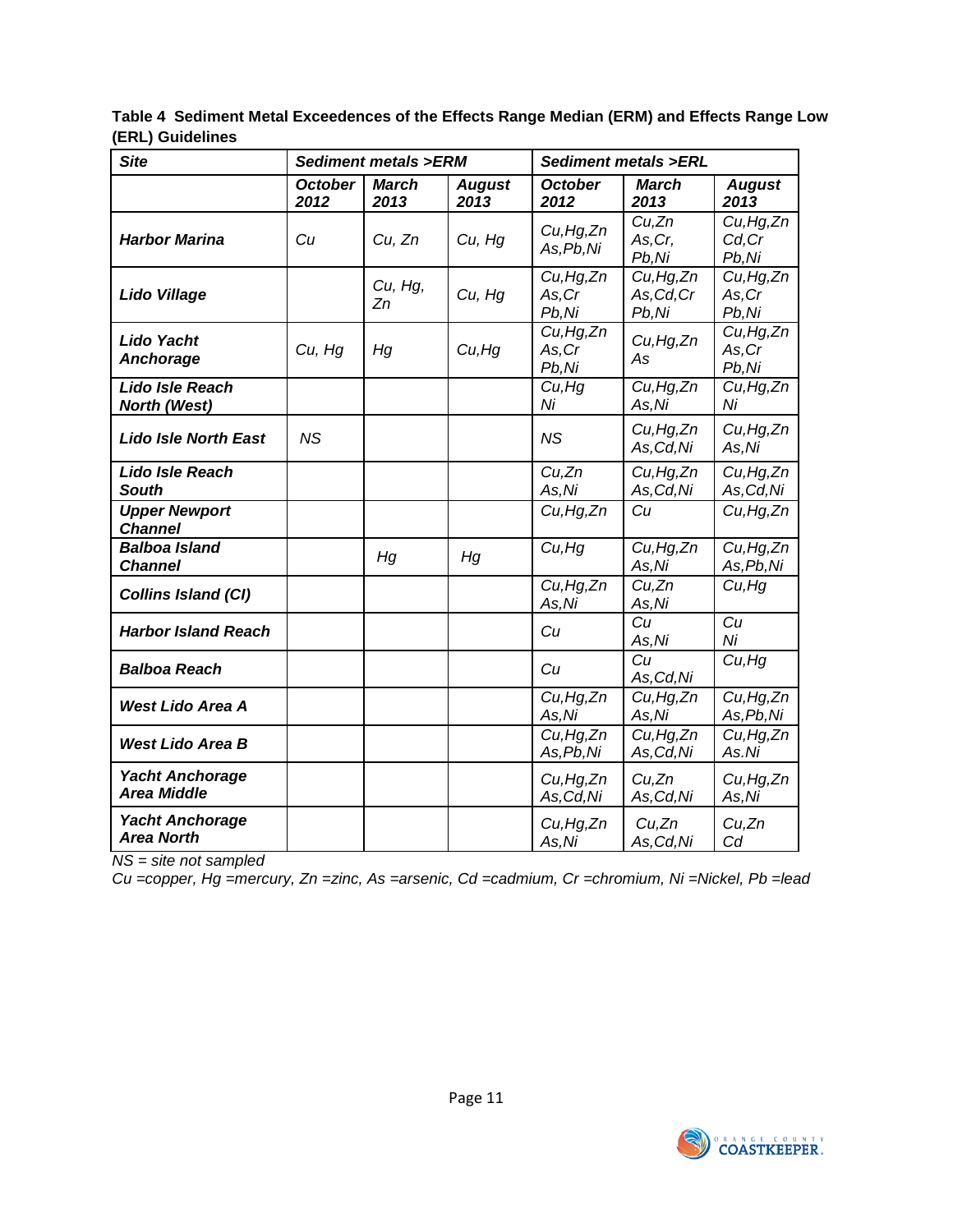## **Sediment Metals by Site (for metals exceeding ERMs)**

The sites outlined below exceeded the ERMs for sediment copper (Cu), mercury (Hg) and/or zinc (Zn) (Table 4). Sites were sampled in October 2012, March 2013 and August 2013. A number of sites were moved in March 2013 and resampled in August 2013. No other sites exceeded the sediment ERMs.

#### *Marina Sites*

#### Harbor Marina 1 (6053  $\rightarrow$  6051)

Sediment copper (Cu), mercury (Hg) and zinc (Zn) exceeded the ERMs. Cu exceeded the ERM for all three sampling events: 306 µg/g in October, 385 µg/g in March, and 352.9 µg/g in August. Other ERM exceedences include Hg in August: 0.77 µg/g and Zn in March: 475 µg/g. Note that the 6053 site was located outside the marina where only sediment Cu exceeded the ERM (October). When the site was moved into the marina, sediment Cu, Hg and Zn exceeded the ERMs. Metals exceeding the ERL include Copper, Mercury, Zinc, Arsenic, Cadmium, Chromium, Lead, and Nickel.

## Lido Village 1 (6062  $\rightarrow$  6061)

Sediment Cu, Hg and Zn exceeded the ERMs in March and/or August 2013 at 6061: Cu, 422 µg/g in March and 275.10 µg/g in August; Hg, 1.28 µg/g in March, 0.75 µg/g in August; Zn, 515 µg/g in March. Note that no metals exceeded the ERMs at 6062 (October). Metals exceeding the ERL include Copper, Mercury, Zinc, Arsenic, Cadmium, Chromium, Lead and Nickel.

#### Lido Yacht Anchorage 1 (6073  $\rightarrow$  6072)

Sediment Cu and/or Hg (but not Zn) exceeded the ERMs in all three sampling events. Hg exceeded the ERM for all three sampling events: 1.83 µg/g in October, 1.06 µg/g in March and 0.93 µg/g in August. Other ERM exceedences include Cu, 293.4 µg/g in October, 287.20 µg/g in August. Note that both sites exceeded the Cu and Hg ERMs Metals exceeding the ERL include Copper, Mercury, Zinc, Arsenic, Chromium, Lead and Nickel (but not Cadmium).

#### *Dredging Sites*

Balboa Island Channel (BC  $\rightarrow$  BC2)

BC was sampled in October 2012. No sediment metals exceeded the ERM. Metals exceeding the ERL include Copper and Mercury.

BC2 was sampled in March and August 2013. Only sediment Hg exceeded the ERM in March and August 2013: 0.82 µg/g in March and 0.99 µg/g August. Metals exceeding the ERL include Copper, Mercury, Zinc, Arsenic, Lead and Nickel.

Note that BC2 is the same site as 6035 in the marina study, and is located just outside Balboa Yacht Basin marina shipyard, but still in the BC dredging area. When the site was moved from BC (closer to the middle of Balboa Channel) which had no ERM exceedences, to the marina study location outside BYB shipyard, Hg ERM exceedences were found.

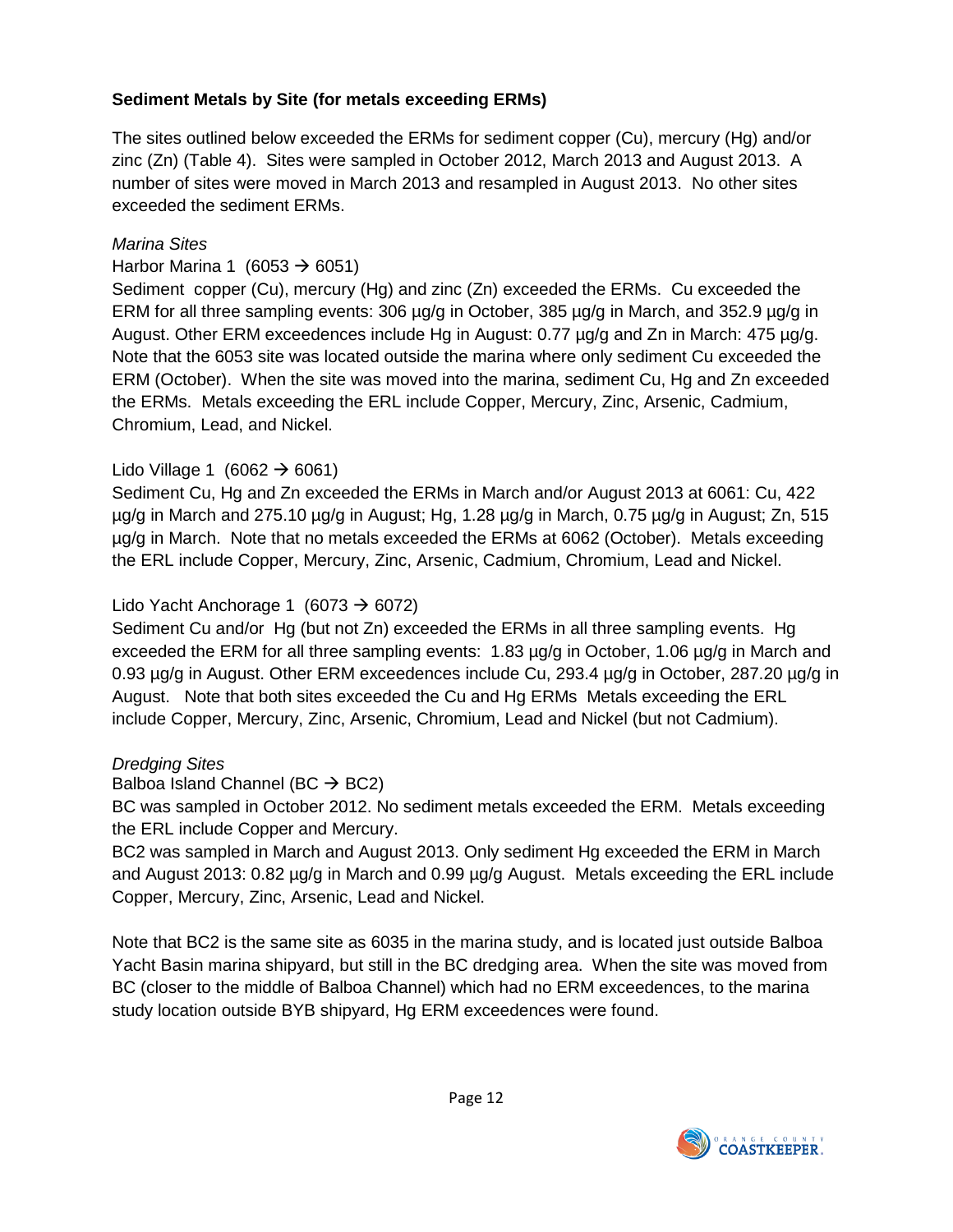#### **III.2 Bottom Water Chemistry**

#### *CTR Dissolved Metal Exceedences*

Dissolved Cu was the only metal to exceed the saltwater CTR criteria in bottom water samples in 4/15 sites including Lido Yacht Anchorge, Lido Island Reach North, Newport Channel and Balboa Island Channel. Dissolved Cu did not exceed the CTR criteria in August samples. Note that no bottom water sampes were collected in August 2013, and no surface samples were collected due to limited funds.

#### *Comparison to marina study*

In contrast, surface water samples in all marina sites in the marina study (2005-2006) exceeded the dissolved Cu saltwater CTR criterion demonstrating the high probability that most of the dissolved Cu is from boats rather than sediments.

#### **Table 5 Metal Exceedences of the Saltwater CTR criteria in Bottom Water**

| Site                            | Dissolved metals >CTR |             |  |
|---------------------------------|-----------------------|-------------|--|
|                                 | October 2012          | March 2013^ |  |
| <b>Harbor Marina</b>            |                       |             |  |
| Lido Village                    |                       |             |  |
| Lido Yacht Anchorage            | Cu (5.2)              |             |  |
| Lido Isle Reach North<br>(West) | Cu (3.2)              |             |  |
| Lido Isle North East            |                       |             |  |
| Lido Isle Reach South           |                       |             |  |
| <b>Upper Newport Channel</b>    | Cu (3.2)              |             |  |
| <b>Balboa Island Channel</b>    | Cu (3.2)              |             |  |
| Collins Island                  |                       |             |  |
| Harbor Island Reach             |                       |             |  |
| Balboa Reach                    |                       |             |  |
| West Lido Area A                |                       |             |  |
| West Lido Area B                |                       |             |  |
| Yacht Anchorage Area<br>Middle  |                       |             |  |
| Yacht Anchorage Area<br>North   |                       |             |  |

*^ There were no exceedences of dissolved metals CTR criteria in March 2013 Numbers in parentheses are dissolved Cu concentrations in ug/L*

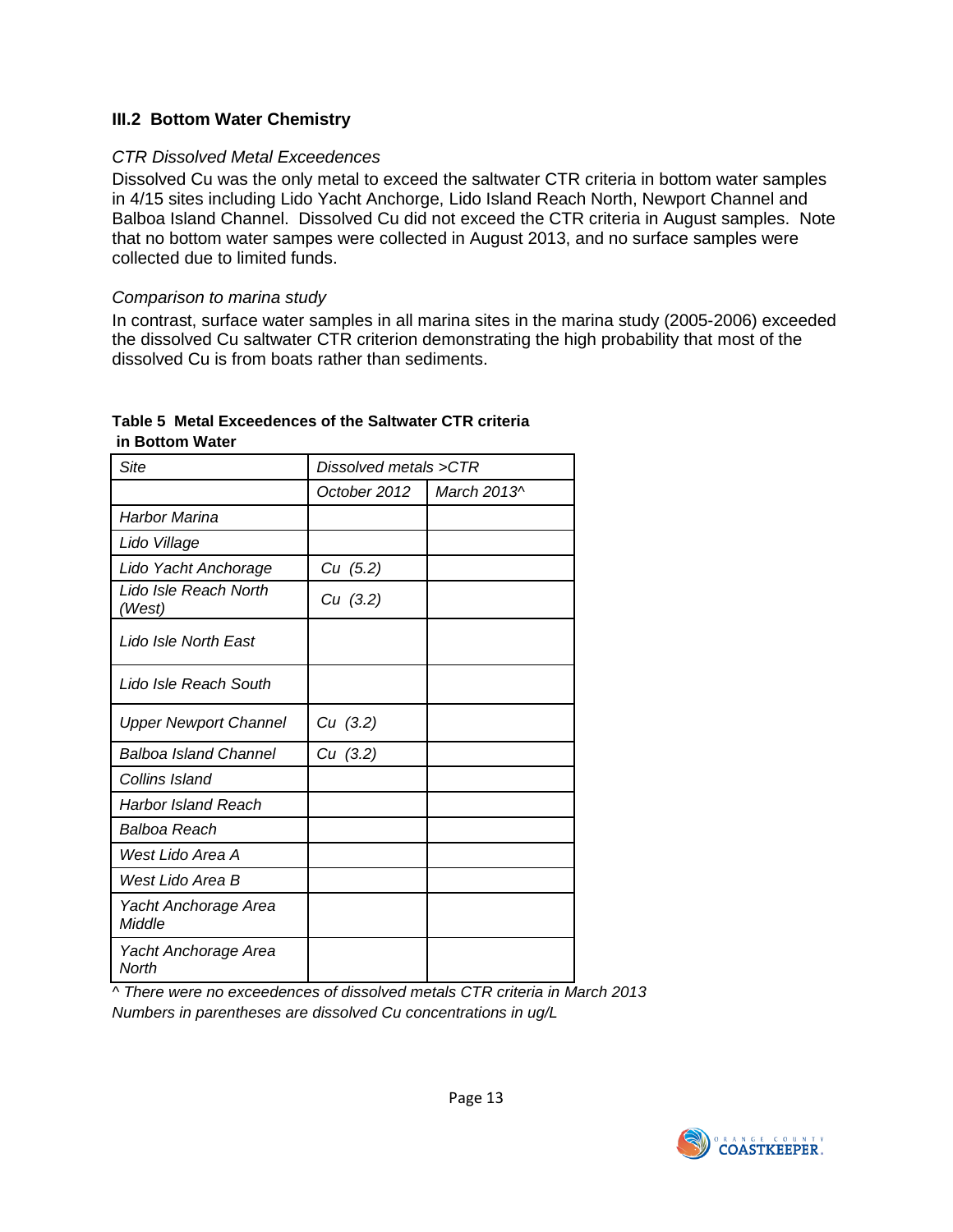*Dissolved Organic Carbon, Total Organic Carbon and Total Suspended Solids*  Dissolved organic carbon (DOC) and total suspended solids (TSS) were measured in bottom water samples. TSS were higher in October (16.5 to 42.6 mg/L) compared to March 2013 (2.6 to 8.4 mg/L). This higher TSS in October could possibly be due to the dredging that was ongoing in the Lower Bay during the fall 2012. TSS were highest in the West Lido and Yacht Anchorage Areas in October. The DOC was less than 1 mg/L in both October 2012 and March 2013,which is a low DOC. The DOC was mostly non-detectable in October 2012 except for West Lido A, which is a little surprising since the mean TSS in October was 27.6 mg/L. In March 2013, the DOC was measurable but below 1 mg/L at all sites. These data show that the TSS is likely suspended sediments rather than organic matter. The total organic carbon (TOC) was measured in all sediment samples in October 2012 and March 2013, and a subset of samples in August 2013 (the subset run for toxicity). Sediment TOC was higher in March and August over October, and the mean TOC was 1.35, 1.52 and 2.32 % dry weight in October, March and August, respectively. Harbor Marina had the highest sediment TOC of any site for all sampling times, followed by Lido Village .

| <b>Site</b>                     |              | Dissolved organic<br>carbon (DOC) (mg/L)<br>in bottom water |              | Total organic carbon<br>In sediments (TOC)<br>(% dry weight) |              | <b>Total Suspended</b><br>Solids (TSS)<br>(mg/L) |                  |
|---------------------------------|--------------|-------------------------------------------------------------|--------------|--------------------------------------------------------------|--------------|--------------------------------------------------|------------------|
|                                 | Oct.<br>2012 | Mar.<br>2013                                                | Oct.<br>2012 | Mar.<br>2013                                                 | Aug.<br>2013 | Oct.<br>2012                                     | Mar.<br>2013     |
| <b>Harbor Marina</b>            | <b>ND</b>    | 0.7                                                         | 3.04         | 4.3                                                          | 4.56         | 26.7                                             | 5.7              |
| Lido Village                    | <b>ND</b>    | 0.84                                                        | 1.72         | 2.37                                                         | 2.97         | 16.5                                             | 3.1              |
| Lido Yacht Anchorage            | <b>ND</b>    | 0.76                                                        | 1.52         | 1.06                                                         | 2.59         | 17                                               | 6.2              |
| Lido Isle Reach North<br>(West) | <b>ND</b>    | 0.8                                                         | 1.29<br>0.49 | 1.86                                                         |              | 23.9<br>25                                       | 8.0              |
| Lido Isle North East            | <b>NS</b>    | 0.67                                                        | <b>NS</b>    | 1.5                                                          | 1.98         | $\overline{MS}$                                  | $\overline{3.1}$ |
| Lido Isle Reach South           | <b>ND</b>    | 0.76                                                        | 1.52         | 1.29                                                         |              | 28.4                                             | 8.4              |
| <b>Upper Newport</b><br>Channel | <b>ND</b>    | 0.71                                                        | 1.16         | 0.95                                                         |              | 21.7                                             | 6.4              |
| <b>Balboa Island Channel</b>    | <b>ND</b>    | 0.58                                                        | 0.66         | 1.52                                                         | 2.22         | 23.4                                             | 6.5              |
| Collins Island                  | <b>ND</b>    | 0.62                                                        | 1.24         | 1.19                                                         |              | 23.9                                             | 6.1              |
| <b>Harbor Island Reach</b>      | <b>ND</b>    | 0.50<br>0.59                                                | 0.78         | 1.13<br>1.02                                                 |              | 29.8                                             | 6.5<br>4.3       |
| <b>Balboa Reach</b>             | <b>ND</b>    | 0.56                                                        | 1.16         | 0.98                                                         |              | 31.1                                             | 5.5              |
| West Lido Area A                | 0.87         | 0.77                                                        | 1.27         | 1.42                                                         |              | 42.6                                             | $\overline{2.6}$ |
| West Lido Area B                | <b>ND</b>    | 0.74                                                        | 1.13         | 1.24                                                         | 1.24         | 40.4                                             | 5.3              |
| Yacht Anchorage Area<br>Middle  | <b>ND</b>    | 0.65                                                        | 1.38         | 1.37                                                         |              | 40.8                                             | 6.0              |

#### **Table 6 Dissolved and total organic carbon (DOC, TOC) and total suspended solids (TSS)**

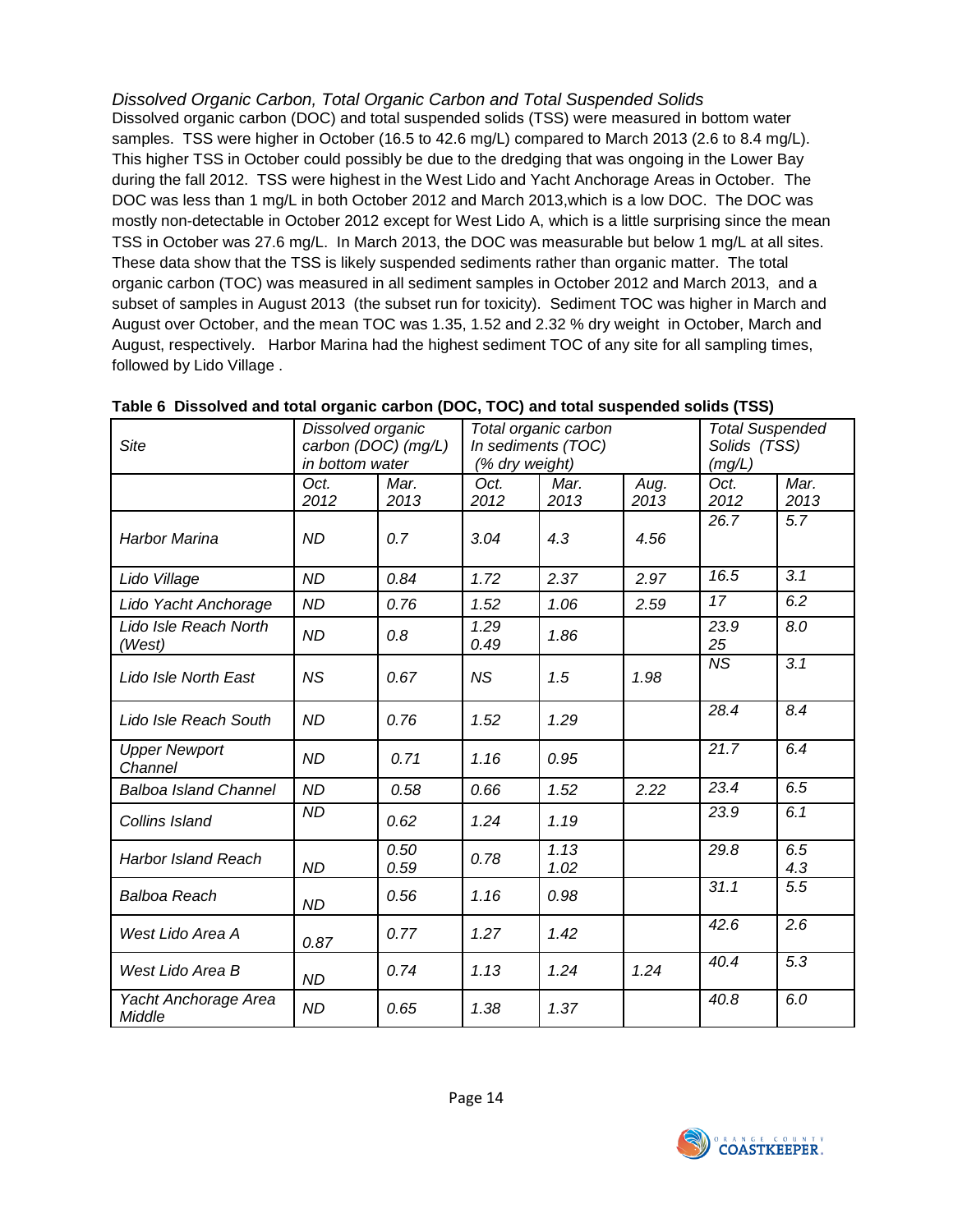| Yacht Anchorage Area<br>North | <b>NDx</b> | 0.68 | 1.41<br>. 39 | $-11$<br>. |      | 21.7<br>19.9 | 6.0 |
|-------------------------------|------------|------|--------------|------------|------|--------------|-----|
| Mean                          |            | 0.68 | 1.32         | 1.52       | 2.59 | 28.7         | 5.6 |

*NS =not sampled; ND =nondetect* 

#### **III.3 Sediment Toxicity**

Toxicity was analyzed in a subset of surface sediment samples in August 2013 with a 10-day *Eohaustarius* survival test (Appendix 2). Only a subset of sites were run due to limited funds, and the sites were chosen based on exceedences of the Cu and Hg ERMs. No toxicity to *Eohaustarius* wwas found at any site tested. Note that *Eohaustarius* is used to determine general sediment toxicity, while the sediment-water interface (SWI) test is more specific to metals toxicity. *Eohaustarius* tests were conducted to compare with toxicity tests conducted for the marina study. SWI tests were not run with *Eohaustarius toxicity tests* due to limited funds.

| Site                         | <b>Sediment Toxicity</b><br>(Eohaustarius)<br>% Survival |
|------------------------------|----------------------------------------------------------|
| Harbor Marina (6051)         | 96                                                       |
| Lido Village (6061)          | 97                                                       |
| Lido Yacht Anchorage (6072)  | 95                                                       |
| Lido Isle Reach North (West) |                                                          |
| Lido Isle North East (LE)    | 98                                                       |
| Lido Isle Reach South        |                                                          |
| <b>Newport Channel</b>       |                                                          |
| Balboa Island Channel (BC2)  | 97                                                       |
| Collins Island               |                                                          |
| Harbor Island Reach          |                                                          |
| Balboa Reach                 |                                                          |
| West Lido Area A             |                                                          |
| West Lido Area B (WLB)       | 95                                                       |
| Yacht Anchorage Area Middle  |                                                          |
| Yacht Anchorage Area North   |                                                          |

**Table 7 Sediment Toxicity Data -August 2013**